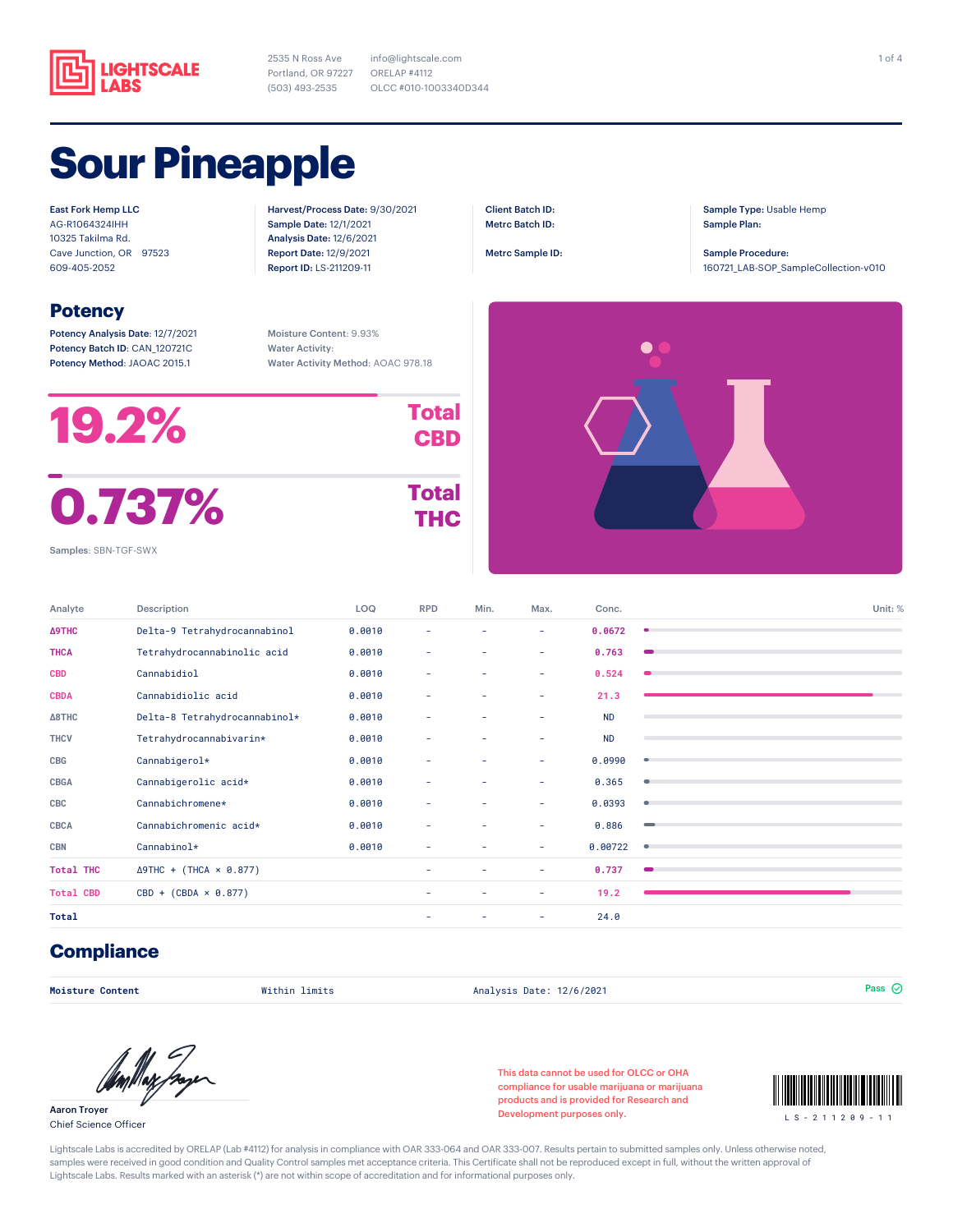

2535 N Ross Ave Portland, OR 97227 ORELAP #4112 (503) 493-2535 info@lightscale.com OLCC #010-1003340D344

# **Sour Pineapple**

| <b>East Fork Hemp LLC</b> |  |  |  |  |
|---------------------------|--|--|--|--|
| AG-R1064324IHH            |  |  |  |  |
| 10325 Takilma Rd.         |  |  |  |  |
| Cave Junction, OR 97523   |  |  |  |  |
| 609-405-2052              |  |  |  |  |

**Potency**

Quality Control Data

Harvest/Process Date: 9/30/2021 Sample Date: 12/1/2021 Analysis Date: 12/6/2021 Report Date: 12/9/2021 Report ID: LS-211209-11

Client Batch ID: Metrc Batch ID:

Metrc Sample ID:

Potency QC Analysis Date: 12/7/2021 Potency QC Batch ID: CAN\_120721C

Sample Type: Usable Hemp Sample Plan:

Sample Procedure: 160721\_LAB-SOP\_SampleCollection-v010

Method: JAOAC 2015.1 Unit: μg/g (ppm)

| Analyte     | <b>Blank</b> | LOQ    | LCS  | <b>LCS Spike</b> | $LCS$ Rec $(\%)$ | Limits $(\%)$ | <b>Notes</b> |
|-------------|--------------|--------|------|------------------|------------------|---------------|--------------|
| ∆9THC       | <b>ND</b>    | 0.0010 | 18.2 | 19.7             | 92.4             | $80 - 120$    |              |
| <b>THCA</b> | <b>ND</b>    | 0.0010 | 21.2 | 22.3             | 94.9             | $80 - 120$    |              |
| <b>CBD</b>  | <b>ND</b>    | 0.0010 | 25.7 | 26.3             | 97.6             | $80 - 120$    |              |
| <b>CBDA</b> | <b>ND</b>    | 0.0010 | 20.9 | 22.3             | 93.8             | $80 - 120$    |              |

POTENCY - LIMIT OF DETECTION

Verified: 060221

Method: 160819\_LAB-SOP\_MethodValidation-CannabinoidPotency-v002.docx

| Matrix         | Analyte     | LOD (ppm) | LOD (mg/g) |
|----------------|-------------|-----------|------------|
| <b>EXTRACT</b> | Δ9THC       | 2.8       | 0.0028     |
|                | <b>THCA</b> | 0.56      | 0.00056    |
|                | <b>CBD</b>  | 2.22      | 0.00222    |
|                | <b>CBDA</b> | 0.52      | 0.00052    |
| <b>FLOWER</b>  | Δ9THC       | 1.88      | 0.00188    |
|                | <b>THCA</b> | 5.32      | 0.00532    |
|                | <b>CBD</b>  | 1.31      | 0.00131    |
|                | <b>CBDA</b> | 0.78      | 0.00078    |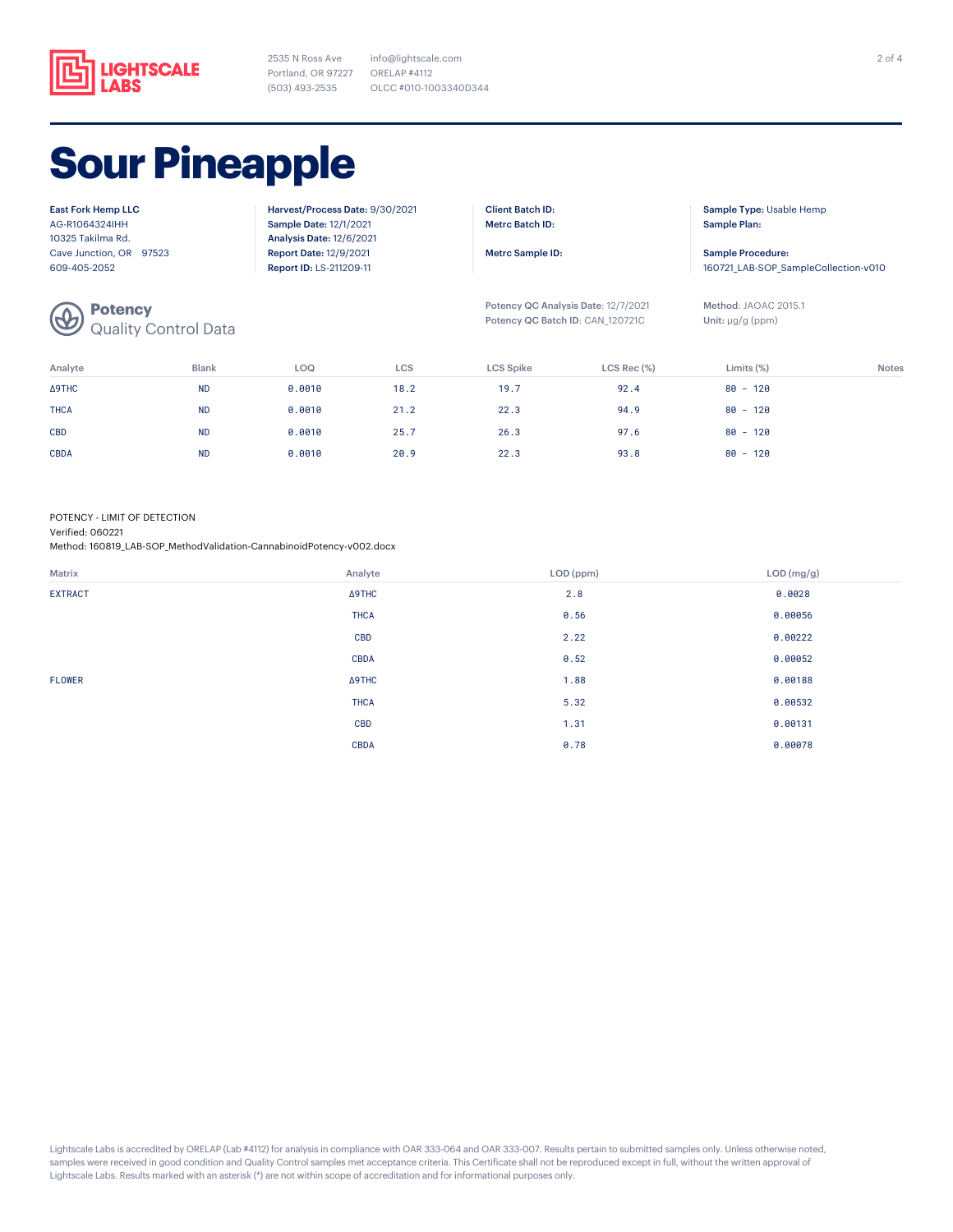

2535 N Ross Ave Portland, OR 97227 (503) 493-2535

info@lightscale.com ORELAP #4112 OLCC #010-1003340D344

# **Sour Pineapple**

#### East Fork Hemp LLC

AG-R1064324IHH 10325 Takilma Rd. Cave Junction, OR 97523 609-405-2052



**Terpenes\*** Sample Data Harvest/Process Date: 9/30/2021 Sample Date: 12/1/2021 Analysis Date: 12/6/2021 Report Date: 12/9/2021 Report ID: LS-211209-11

Client Batch ID: Metrc Batch ID:

Metrc Sample ID:

Terpene Analysis Date: 12/8/2021 Terpene Batch ID: TRP\_120821A

Sample Type: Usable Hemp Sample Plan:

Sample Procedure: 160721\_LAB-SOP\_SampleCollection-v010

Method: JAOAC 2015.1 Unit: %

| Analyte             | Avg.      | <b>Notes</b> |                                                                            |
|---------------------|-----------|--------------|----------------------------------------------------------------------------|
| Terpinolene         | 1.15%     |              |                                                                            |
| <b>B-Myrcene</b>    | 0.602%    |              | the control of the control of the control of                               |
| $\beta$ -Ocimene    | 0.567%    |              | the control of the control of the control of                               |
| β-Caryophyllene     | 0.186%    |              |                                                                            |
| Humulene            | 0.158%    |              | the control of the control of the control of                               |
| a-Phellandrene      | 0.144%    |              | the control of the control of the con-                                     |
| a-Pinene            | 0.144%    |              |                                                                            |
| Limonene            | 0.127%    |              | the control of the control of the control of                               |
| <b>B-Pinene</b>     | 0.125%    |              |                                                                            |
| a-Terpinene         | 0.115%    |              | the control of the control of the control of                               |
| a-Bisabolol         | 0.0984%   |              | the contract of the contract of the contract of                            |
| Borneol             | 0.0840%   |              |                                                                            |
| ∆3-Carene           | 0.0593%   |              |                                                                            |
| y-Terpinene         | 0.0538%   |              |                                                                            |
| Linalool            | 0.0487%   |              |                                                                            |
| a-Ocimene           | 0.0304%   |              | the control of the control of the control of the control of the control of |
| Eucalyptol          | 0.0144%   |              | the control of the control of the control of                               |
| Caryophyllene Oxide | 0.0102%   |              | the control of the control of the control of                               |
| Camphene            | 0.00579%  |              |                                                                            |
| Fenchone            | 0.00336%  |              |                                                                            |
| Camphore            | 0.00290%  |              | the control of the control of the                                          |
| Azulene             | <b>ND</b> |              | the control of the control of the control of the control of the control of |
| Cedrol              | <b>ND</b> |              |                                                                            |
| Cymene              | <b>ND</b> |              |                                                                            |
| Fenchol             | <b>ND</b> |              |                                                                            |
| Geraniol            | <b>ND</b> |              |                                                                            |
| Geranyl Acetate     | <b>ND</b> |              |                                                                            |
| Guaiol              | <b>ND</b> |              | the control of the control of the control of the control of the            |
| Isoborneol          | <b>ND</b> |              | $\overline{a}$                                                             |

| Analyte              | Avg.      | <b>Notes</b> |
|----------------------|-----------|--------------|
| Isopulegol           | <b>ND</b> |              |
| Nerol                | <b>ND</b> |              |
| Pulegone             | <b>ND</b> |              |
| Sabinene             | <b>ND</b> |              |
| Sabinene Hydrate     | <b>ND</b> |              |
| Selinadiene          | <b>ND</b> |              |
| Valencene            | <b>ND</b> |              |
| cis-Nerolidol        | <b>ND</b> |              |
| trans-Nerolidol      | <b>ND</b> |              |
| a-Cedrene            | <b>ND</b> |              |
| a-Terpineol          | <b>ND</b> |              |
| β-Farnesene 1        | <b>ND</b> |              |
| $\beta$ -Farnesene 2 | <b>ND</b> |              |
| y-Terpineol          | <b>ND</b> |              |
| Total                | 3.73%     |              |